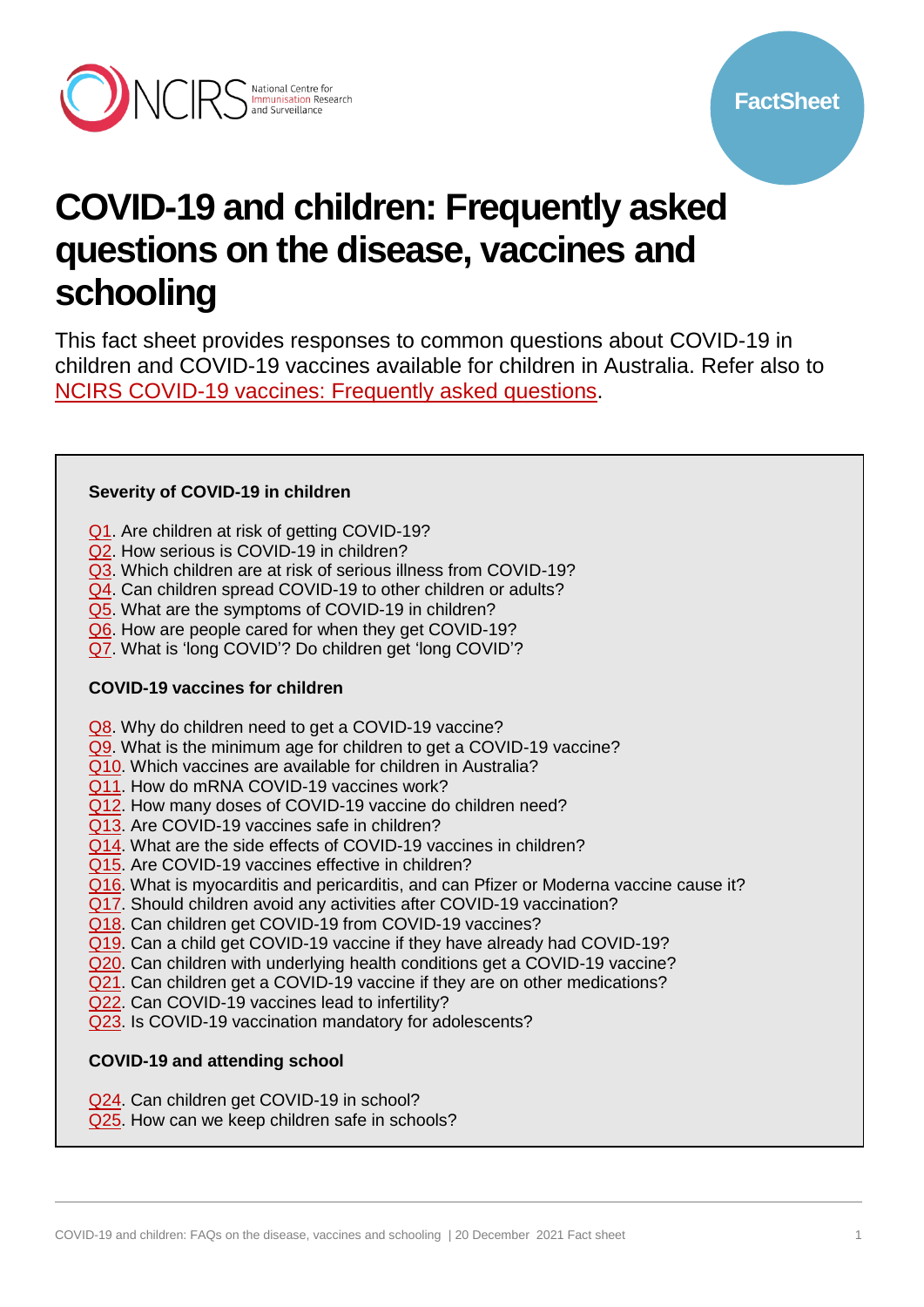# **Severity of COVID-19 in children**

### <span id="page-1-0"></span>**Q1. Are children at risk of getting COVID-19?**

Children, particularly under the age of 10 years, are at a lower risk of getting COVID-19 than adults, but adolescents, especially older teenagers, seem to have the same risk of getting COVID-19 as young adults.1-3 Studies show both children and adolescents can play a role in spreading the SARS-CoV-2 virus – the virus that causes COVID-19, but this also depends on age. Spread between young children or from young children to adults in many settings, other than the household, is relatively uncommon. 4

The Delta variant of COVID-19 is more transmissible and is causing higher number of cases in children compared with the original strain.<sup>5</sup> Household or close family contact from unvaccinated adults poses the greatest risk of spread to children.<sup>4,6</sup> Details about the transmissibility and risk of disease in children for the Omicron variant are not yet known.

#### <span id="page-1-1"></span>**Q2. How serious is COVID-19 in children?**

COVID- 19 is usually milder in children than in adults but can still very rarely cause severe illness. Around 98% of children and adolescents either get mild infection or have no symptoms at all.<sup>7,8</sup> However, some children require hospitalisation and a smaller number intensive care. Studies show that children and adolescents with underlying medical conditions have a greater risk of developing severe disease and complications from SARS-CoV-2 infection.<sup>9-11</sup> Hospitalisation rates in adolescents are higher with COVID-19 than with influenza.<sup>5</sup> Children very rarely die from COVID-19. Studies in the United Kingdom suggested that 2 per every 1 million children infected with the virus died of COVID-19. This is lower than childhood deaths from influenza (3–6 per million children). 11-13

#### <span id="page-1-2"></span>**Q3. Which children are at risk of serious illness from COVID-19?**

Some of the conditions that increase the risk of being hospitalised with COVID-19 in children, compared with healthy children, include (but are not limited to): <sup>9</sup> type 1 diabetes (about 4.5-fold higher risk), obesity (about 3-fold higher risk); a history of prematurity (about 2-fold higher risk); heart disease, including some congenital conditions (about 2-fold higher risk); immunocompromising conditions (3.5-fold higher risk); and complex and chronic illnesses (about 2–8 times higher risk).

#### <span id="page-1-3"></span>**Q4. Can children spread COVID-19 to other children or adults?**

Yes, children can spread COVID-19 to other children and adults.<sup>14</sup> Most children who get infected with the virus have no symptoms or have only mild symptoms<sup>4</sup> but they can still pass on the virus to unvaccinated adults who can become very ill.

#### <span id="page-1-4"></span>**Q5. What are the symptoms of COVID-19 in children?**

A significant proportion of children who get COVID-19 may not have any symptoms at all (some studies estimate this will be between 16–45% of children).<sup>7</sup> Of those who do get symptoms, the illness is usually very similar to other respiratory viral illnesses, with the most common symptoms being fever and cough. Children can also have non-specific symptoms like a runny nose and tiredness. Less commonly, some children may have gastrointestinal symptoms like abdominal pain, diarrhoea or vomiting.

# <span id="page-1-5"></span>**Q6. How are people cared for if they get COVID-19?**

When a person, including children and adolescents, is diagnosed with COVID-19, they are linked with a hospital or community service from their state or territory health system that monitors their progress. The majority of children have mild symptoms and remain safe at home. Parents and carers are advised on what symptoms and signs to monitor for. If children feel unwell and have difficulty breathing or keeping fluids in, they may need to be reviewed in hospital and sometimes require oxygen and medical treatment. Healthy children rarely need intensive care treatment – this is more likely to be needed for children with underlying medical conditions, including obesity, who have a greater risk of developing more severe disease.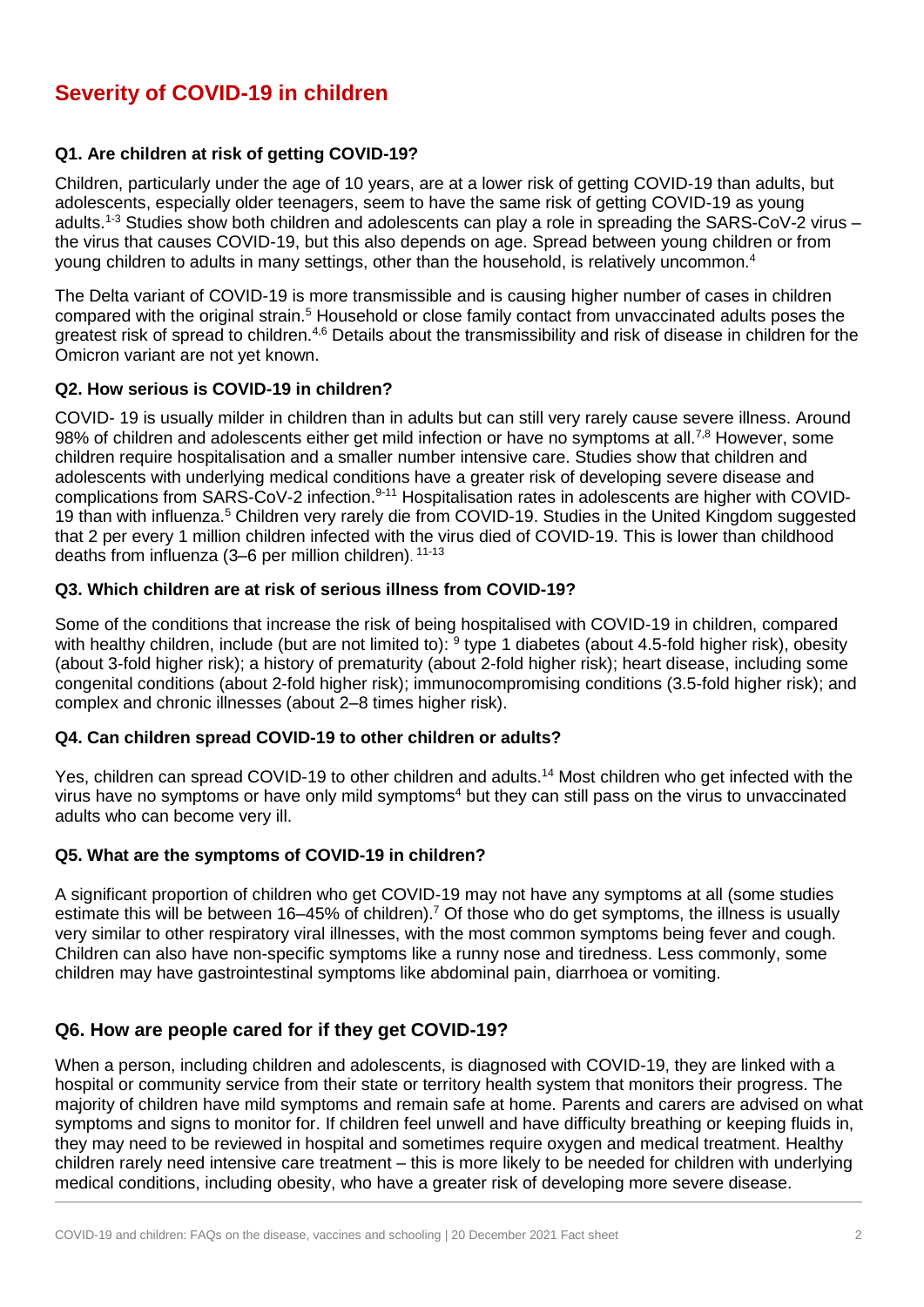Some children are also admitted to hospital to be looked after while their parents are unwell – this has been termed 'home in the hospital'<sup>15</sup> and in NSW currently represents the reason for hospital admission in half of paediatric patients.

# <span id="page-2-0"></span>**Q7. What is 'long COVID'? Do children get 'long COVID'?**

The condition of 'long COVID', also known as the 'Post COVID condition', in children is not well defined. It usually refers to the persistence of COVID-19 symptoms such as fatigue and breathlessness, for over 3 months, long after the infection first occurs and the initial illness is over. Studies show that although children can get 'long COVID', it is uncommon.<sup>2,16</sup> It also appears to occur less commonly in children than in adults. Some of the symptoms such as body aches, difficulty concentrating, changes to mood have been reported in children and teenagers without prior infection and may be a consequence of living in the pandemic and in lockdown.

# **COVID-19 vaccines for children**

### <span id="page-2-1"></span>**Q8. Why do children need to get a COVID-19 vaccine?**

It is recommended that children 5 years of age and older get a COVID-19 vaccine in Australia.<sup>17,18</sup> This is to protect them from getting severe sickness from COVID-19, reduce the spread of virus between themselves and to adults, prevent other complications such as 'long COVID' and importantly, to reduce disruptions to schooling and other learning.<sup>19-22</sup>

### <span id="page-2-2"></span>**Q9. What is the minimum age for children to get a COVID-19 vaccine?**

The minimum age for children to get a COVID-19 vaccine is 5 years in Australia.<sup>23</sup>

Moderna is trialling the use of its mRNA COVID-19 vaccine Spikevax in children under 12 years of age. The AstraZeneca COVID-19 vaccine (Vaxzevria) is not registered for use in children or adolescents under 18 years of age.

#### <span id="page-2-3"></span>**Q10. Which vaccines are available for children and adolescents in Australia?**

Comirnaty (Pfizer vaccine) and Spikevax (Moderna vaccine), both mRNA vaccines, are registered for use by the TGA, recommended by ATAGI and are now available for use in adolescents 12 years of age and older. Bookings for vaccination can be made using the [COVID-19 vaccine eligibility checker,](https://covid-vaccine.healthdirect.gov.au/eligibility?lang=en) through the GPs, eligible pharmacies and state/territory vaccination hubs.

Around one third of those aged 12–15 years have already received a first dose of Pfizer or Moderna vaccine in Australia and coverage in this age group is climbing rapidly. For more information on COVID-19 vaccine coverage in Australia, refer to the [Australian Government Department of Health website.](https://www.health.gov.au/resources/collections/covid-19-vaccination-daily-rollout-update#september-2021)

[A new formulation of the Pfizer vaccine is registered for use in children 5–11 years](https://www.health.gov.au/resources/publications/atagi-recommendations-on-pfizer-covid-19-vaccine-use-in-children-aged-5-to-11-years) of age. The paediatric Pfizer vaccine is a lower dose and is one third of the recommended dose for people 12 years of age and older. It is expected to be available in Australia in January 2022.

# <span id="page-2-4"></span>**Q11. How do mRNA COVID-19 vaccines work?**

An mRNA vaccine contains the genetic code for an important part of the COVID-19 virus called the 'spike protein'. After getting the injection, the body reads the genetic code and makes copies of the spike protein. The immune system then detects these spike proteins and learns how to recognise and fight against COVID-19. The genetic code does not combine with the DNA in our cells; it is quickly broken down and cleared away by the body.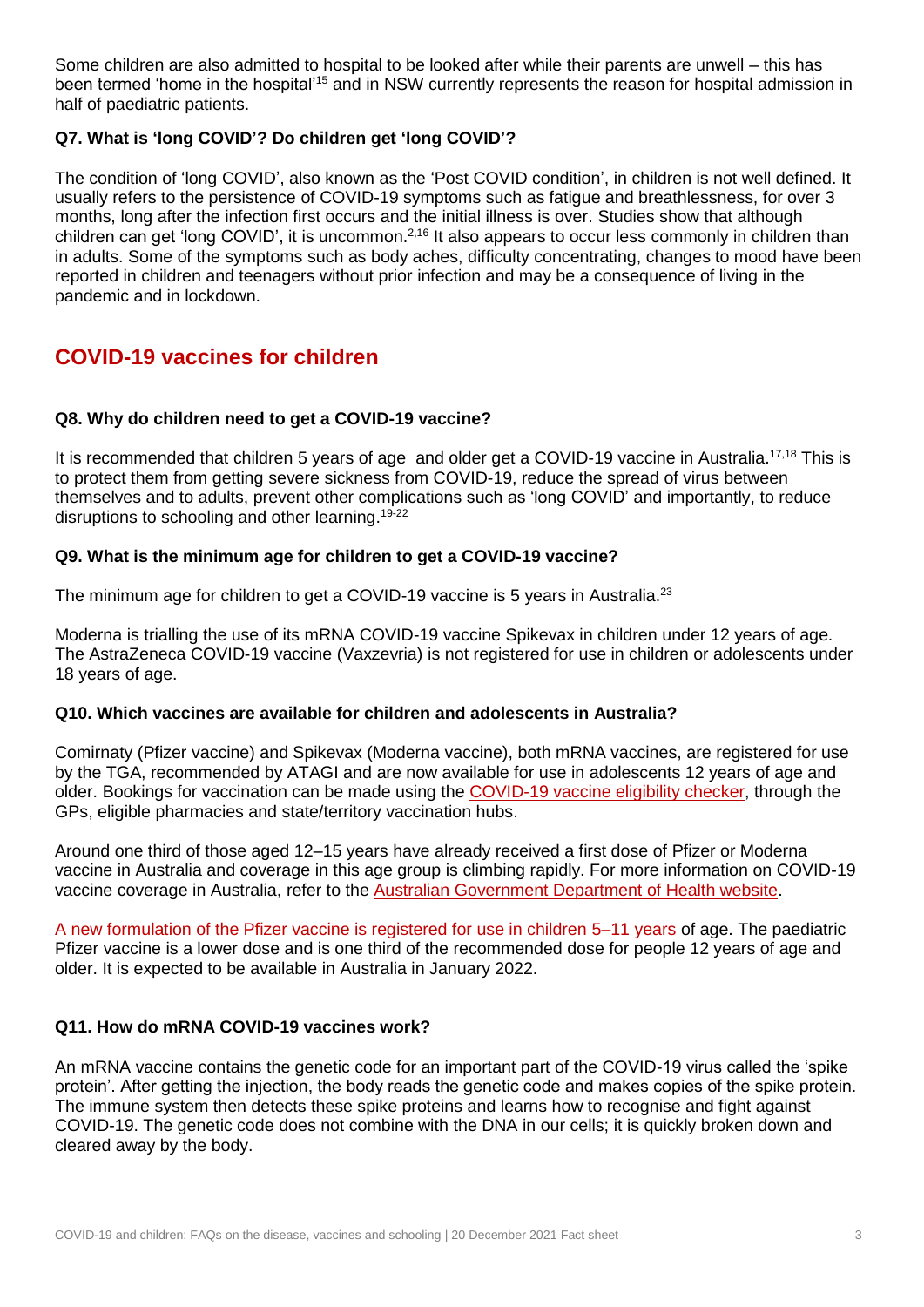### <span id="page-3-0"></span>**Q12. How many doses of COVID-19 vaccine do children need?**

Children 12 years of age or older are recommended to receive 2 doses of the Pfizer vaccine (Comirnaty) or Moderna vaccine (Spikevax), and the dose used (30 ug) is the same as for older teenagers and adults. The two doses of the Pfizer vaccine are given 3–6 weeks apart and the two doses of the Moderna vaccine are given 4–6 weeks apart.

[A new formulation of the Pfizer vaccine is registered for use in children 5–11 years](https://www.health.gov.au/resources/publications/atagi-recommendations-on-pfizer-covid-19-vaccine-use-in-children-aged-5-to-11-years) of age. The paediatric Pfizer vaccine is a lower dose and is one third (10ug instead of 30ug) of the recommended dose for people 12 years of age and older. Children 5–11 years of age are recommended two doses 8 weeks apart. 18

#### <span id="page-3-1"></span>**Q13. Are COVID-19 vaccines safe in children?**

Clinical trials and real-world studies<sup>24-27</sup> have shown that COVID-19 vaccines approved for children (5–11) years) and adolescents (≥12 years) are very safe. They may experience mild side effects after vaccination, but these usually resolve within 48 hours. In the clinical trials for people ≥12 years of age, the most common adverse events following immunisation were injection site pain (80–90%), headache (30–50%) and fatigue (30–60%).28,29 Information from the USA shows that adverse events in children 5–11 years of age were milder and less frequently observed when compared to 16–25 year olds. The most common adverse events were injection site pain, fatigue, headache, muscle pain, chills and fever. In some instances injection site redness and swelling were more common in children than young adults.<sup>27</sup>

In Australia, the Therapeutics Good Administration (TGA), part of the Australian Government Department of Health, is responsible for approving medicines and vaccines for use in Australia. The TGA has a rigorous process for assessing vaccine safety, quality and efficacy before approving vaccines for use in the population. Australia's national active vaccine safety surveillance system [AusVaxSafety](https://www.ausvaxsafety.org.au/) also monitors vaccine safety in real-time and provides detailed information on age-specific rates of adverse events, as well as adverse events in Aboriginal and Torres Strait Islander people and those with risk conditions.

In addition, tens of millions of adolescents have been vaccinated in countries that are closely monitoring and reporting on safety, including the USA, Europe, Canada, Israel, Singapore and Japan. Similarly, over 4.8 million children 5–11 years of age have received at least one dose of the paediatric Pfizer vaccine in the USA, which is more than the total population for this age group in Australia. $^{\rm 30}$ 

#### <span id="page-3-2"></span>**Q14. What are the side effects of COVID-19 vaccines in children and adolescents?**

Children and adolescents can experience mild side effects after COVID-19 vaccination.<sup>31</sup> These can include swelling, redness, and pain at injection site, fever, headache, tiredness, muscle pain, chills and nausea. These side effects usually resolve within 24–48 hours. Consult your medical practitioner if you are worried about any of the side effects. Serious side effects such as anaphylaxis or myopericarditis after COVID-19 vaccination are very rare. See also [Q16.](#page-3-4)

#### <span id="page-3-3"></span>**Q15. Are COVID-19 vaccines effective in children?**

Clinical trials of Pfizer vaccine (Comirnaty) and Moderna vaccine (Spikevax) in children have shown these vaccines provide excellent protection against COVID-19 in adolescents.

There are also 'real world' studies (also called observational or post-market vaccine effectiveness studies) in adults<sup>28,29,32-36</sup> from vaccination programs in countries like the USA, the UK and Israel that show strong protection for both vaccines and some indicate effectiveness against transmission.

#### <span id="page-3-4"></span>**Q16. What is myocarditis and pericarditis and can Pfizer or Moderna vaccine cause it?**

Myocarditis is inflammation of the heart muscle. Pericarditis is inflammation of the outer lining of the heart. Myopericarditis is where these two conditions occur together.

Myocarditis and/or pericarditis occurs very rarely in younger people, including adolescents and children 12 years of age and older, who have had the Pfizer vaccine (Comirnaty) or the Moderna vaccine (Spikevax). It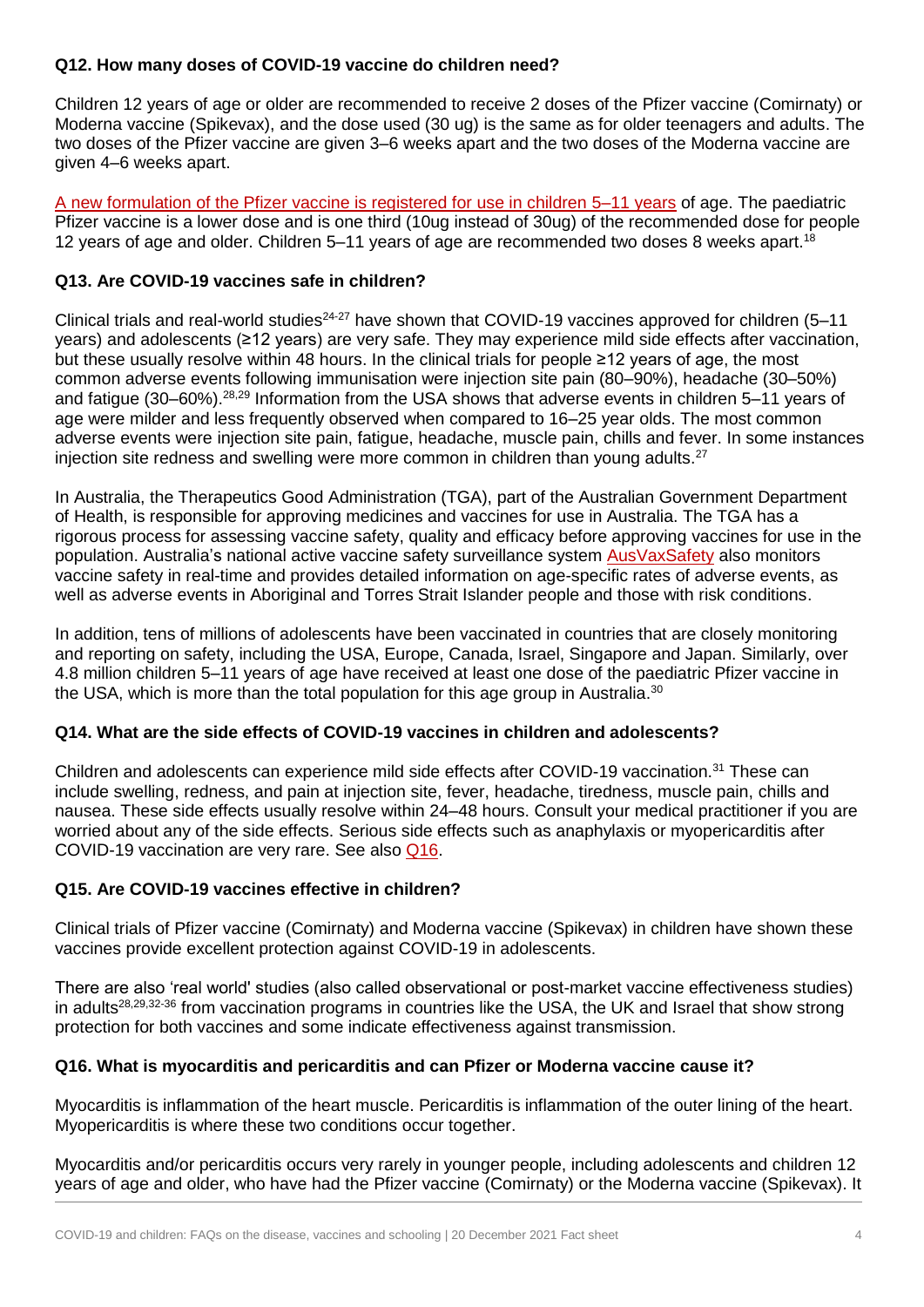is more common after dose 2 and in males. In the USA, from data reported through to 11 June 2021,<sup>24</sup> the rate of myocarditis/pericarditis in female adolescents aged 12–17 years was 9.1 per million doses, and in male adolescents aged 12–17 years 66.7 per million doses of an mRNA COVID-19 vaccine given. For children 5–11 years of age, early data from the USA suggest a very low rate of myocarditis following first and second doses. Further information is expected to be available soon.

The symptoms typically appear within 1–5 days of vaccination and are usually mild. Most children and adults with myocarditis or pericarditis related to COVID-19 vaccination recover quickly after a short period of monitoring (usually in hospital) and no or simple treatment, such anti-inflammatory medication. The symptoms of myocarditis or pericarditis can include chest pain, pressure or discomfort palpitations (irregular heartbeat, skipped beats or 'fluttering'), syncope (fainting), shortness of breath, pain with breathing.

If a child or adult experiences any of these symptoms, they should seek prompt medical attention. Further information can be found in the [ATAGI guidance on myocarditis and pericarditis after mRNA COVID-19](https://www.health.gov.au/resources/publications/covid-19-vaccination-guidance-on-myocarditis-and-pericarditis-after-mrna-covid-19-vaccines)  [vaccines.](https://www.health.gov.au/resources/publications/covid-19-vaccination-guidance-on-myocarditis-and-pericarditis-after-mrna-covid-19-vaccines) A [tool](https://www.predict.org.au/chest-pain-guideline/) has been developed by the Paediatric Research in Emergency Departments International Collaborative (PREDICT) to assess children and adolescents with chest pain following mRNA vaccination and evaluation of chest pain guideline in the emergency department.

It is important to note that there could be other causes for these symptoms. Data indicate that in young adults approximately 3-8 cases of myocarditis and pericarditis that are not related to COVID-19 vaccination occur on average each week in Australia. The rate of myocarditis and pericarditis is higher in people with COVID-19 than after a COVID-19 vaccine.<sup>37</sup>

### <span id="page-4-0"></span>**Q17. Should children avoid any activities after COVID-19 vaccination?**

Children can continue to perform all regular daily activities after COVID-19 vaccination. If they feel well after their vaccine, they can continue their usual exercise. Those who feel unwell after vaccination (e.g. with a fever or tiredness) are recommended to rest, and to seek medical attention for any symptoms they or their parents/carers are worried about.

#### <span id="page-4-1"></span>**Q18. Can children get COVID-19 from COVID-19 vaccines?**

No, children cannot get COVID-19 from a COVID-19 vaccine. To get COVID-19, a live virus that can multiply in your body has to infect you. No COVID-19 vaccine supplied currently in the world contains live coronavirus. The vaccines available for children in Australia and elsewhere contain the code for the body to make only the spike protein (not the actual virus) that the person's immune system then responds to give them protection in the future.

#### <span id="page-4-2"></span>**Q19. Can a child get COVID-19 vaccine if they have already had COVID-19?**

Yes, children can be vaccinated (with the usual two-dose schedule) as soon as they have recovered from their illness. However the risk of reinfection is reduced for at least 6 months after infection, so vaccination can be deferred for up to 6 months.<sup>17</sup>

#### <span id="page-4-3"></span>**Q20. Can children with underlying health conditions get a COVID-19 vaccine?**

Yes, children with underlying health conditions are recommended to receive a COVID-19 vaccine, particularly if they have a health condition that increases their risk of severe illness. Talk to your family doctor to find out whether a particular health condition increases the risk of severe COVID-19.

# <span id="page-4-4"></span>**Q21. Can children get a COVID-19 vaccine if they are on other medications?**

In most cases medication should not be stopped before or after having a vaccine, including a COVID-19 vaccine. There are a few situations in which people might be advised to either delay vaccination or delay a particular medication: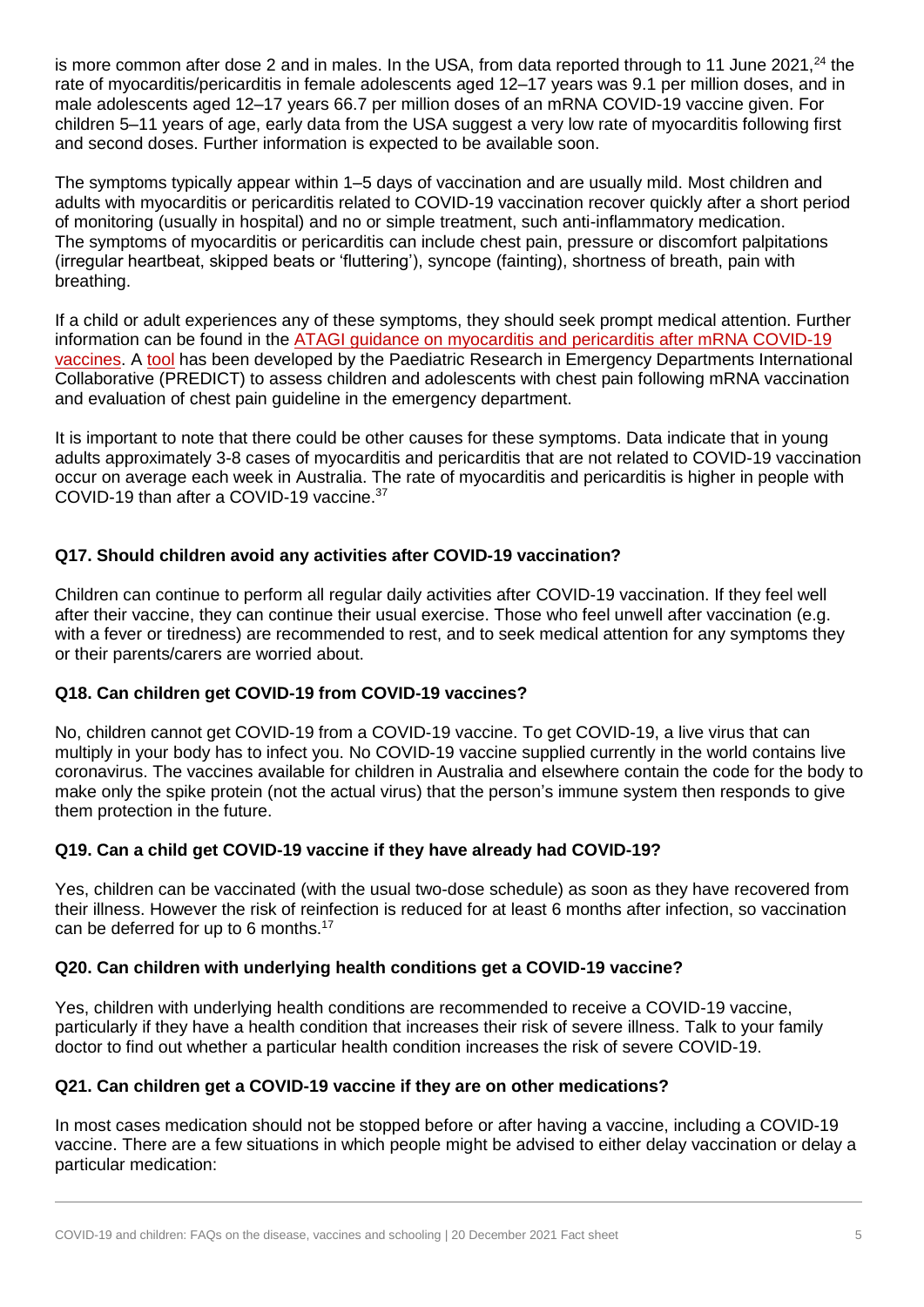- Some people taking blood thinners (anticoagulants) may be advised to delay vaccination if there is a high risk of bleeding or bruising at the site where the vaccine is injected. Most people on a stable dose of blood thinner can receive the vaccine without any checking of medication levels or change to their medication.
- People taking immune-weakening treatments (immunosuppressants), including chemotherapy, have a higher risk of developing severe COVID-19 and importantly can have a COVID-19 vaccine but should discuss the best timing of vaccination with their treating doctor.

Children and adults taking other medications should continue their regular treatment before and after vaccination.

### <span id="page-5-0"></span>**Q22. Can COVID-19 vaccines lead to infertility?**

No, there is no evidence that any of COVID-19 vaccines being used in the Australian COVID-19 vaccination program can lead to infertility. Importantly, COVID-19 vaccines protect young people from getting severely ill and developing serious complications which could affect their ability to become parents.

Before human trials, the Pfizer, Moderna and AstraZeneca vaccines were assessed for their effect on fertility in animal studies. These studies found pregnancy rates in animals that received the vaccine were same as for those that did not receive the vaccine.

Studies from Israel and the US of mRNA vaccines in women undergoing in vitro fertilisation (IVF) comparing who had and had not been vaccinated or had COVID-19 in the past showed that Pfizer and Moderna vaccines did not affect fertility treatment.<sup>38</sup>

### <span id="page-5-1"></span>**Q23. Is COVID-19 vaccination mandatory for adolescents in Australia?**

COVID-19 vaccination is not mandatory for adolescents in Australia (refer to the question "Is the COVID-19 vaccine mandatory" in [NCIRS COVID-19 vaccines: Frequently asked questions\)](https://www.ncirs.org.au/covid-19/covid-19-vaccines-frequently-asked-questions). However, children and adolescents 5 years of age and older are strongly recommended to receive a COVID-19 vaccine to protect themselves from serious disease and to prevent spread of the virus to other children and adults.

# **COVID-19 and attending school**

# <span id="page-5-2"></span>**Q24. Can children get COVID-19 in school?**

Yes, children can get COVID-19 in schools. An ongoing [study of the transmission of COVID-19 in](https://www.ncirs.org.au/covid-19-in-schools)  [educational settings in New South Wales, Australia](https://www.ncirs.org.au/covid-19-in-schools) shows that although the risk of child-to-child spread of the Delta variant is lower (1.6%), infected school staff members can pass on the virus to children (7.0%).

The virus that causes COVID-19 will continue to circulate in Australia as public health and social measures become less restrictive and in this context cases of COVID-19 will inevitably occur in students and/or staff who attend schools or childcare centres. However, with high vaccination rates in the population aged 5 years and older and where transmission of the virus in the community remains contained, the likelihood of spread of the virus in school settings the severity of any associated infections is anticipated to be low.

#### <span id="page-5-3"></span>**Q25. How can we keep children safe in schools?**

There are many relatively simple measures that can be taken to [minimise COVID-19 spread in schools.](https://education.nsw.gov.au/covid-19/advice-for-families#Roadmap0) These include wearing masks, keeping adults and parents off school grounds and avoiding large crowds. The state, territory and Commonwealth governments are working with health and education sectors to implement guidelines that include these and other measures that can minimise the risk of COVID-19 spreading in schools.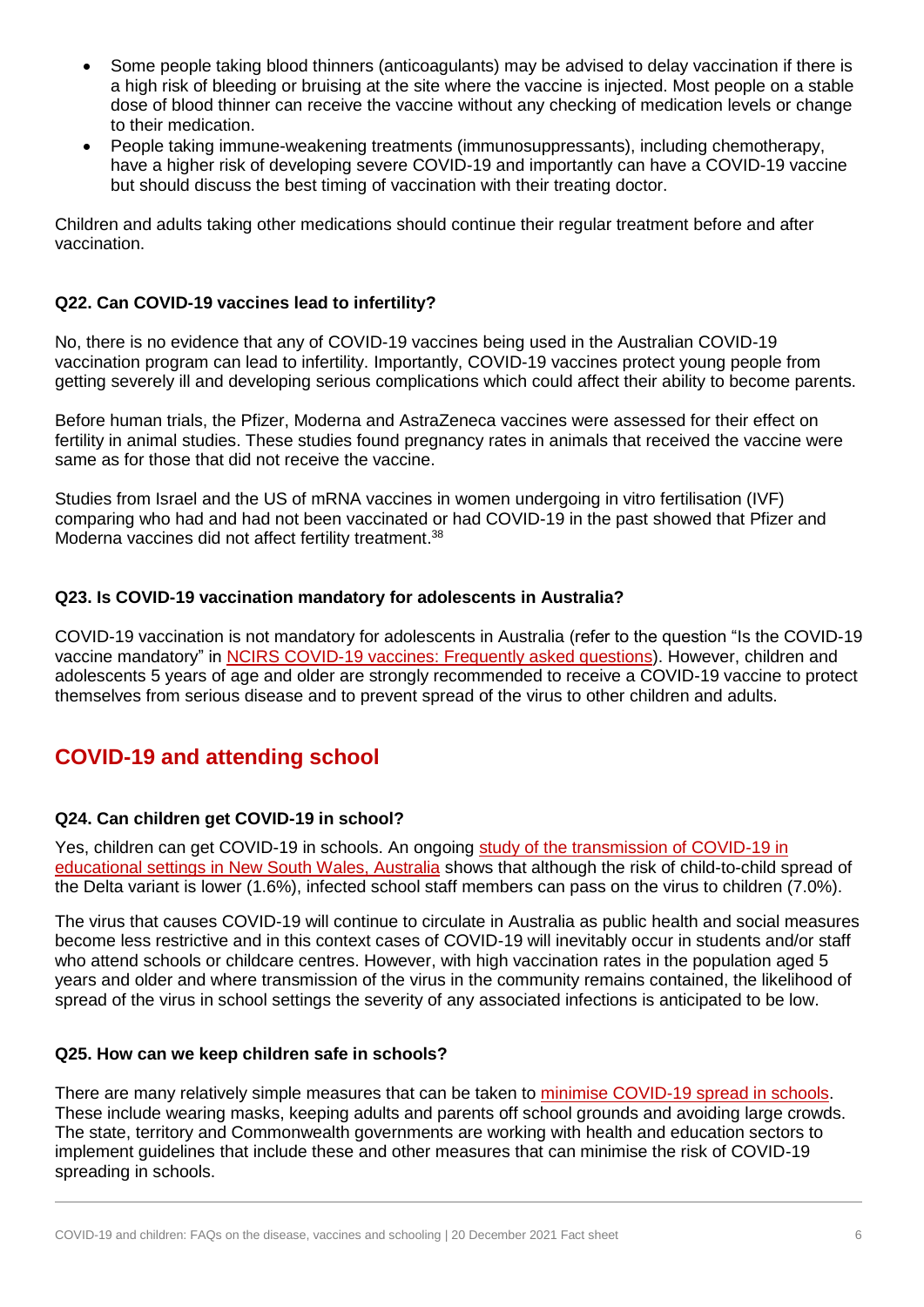As always, it is important that children who are unwell with even mild symptoms stay home from school and get tested for COVID-19. Vaccinating adults and children 5 years of age and older will protect people from severe disease and decrease spread to younger children.

# **Authors**

This fact sheet was originally prepared by staff at NCIRS and SCHN, including Dr Archana Koirala, Dr Ketaki Sharma, Dr Helen Quinn, Noni Winkler, Deepika Jindal, Associate Professor Philip Britton, Associate Professor Nicholas Wood and Professor Kristine Macartney, and is updated by NCIRS staff as more information becomes available.

# **References**

- 1. European Centre for Disease Prevention and Control. Interim public health considerations for COVID-19 vaccination of adolescents in the EU/EEA. 2021. Available from: [https://www.ecdc.europa.eu/en/publications-data/interim-public-health-considerations-covid-](https://www.ecdc.europa.eu/en/publications-data/interim-public-health-considerations-covid-19-vaccination-adolescents-eueea)[19-vaccination-adolescents-eueea](https://www.ecdc.europa.eu/en/publications-data/interim-public-health-considerations-covid-19-vaccination-adolescents-eueea) (Accessed 29 September 2021).
- 2. Molteni E, Sudre CH, Canas LS, et al. Illness duration and symptom profile in symptomatic UK school-aged children tested for SARS-CoV-2. *The Lancet Child & Adolescent Health* 2021.
- 3. Götzinger F, Santiago-García B, Noguera-Julián A, et al. COVID-19 in children and adolescents in Europe: a multinational, multicentre cohort study. *The Lancet Child & Adolescent Health* 2020;4:653-61.
- 4. National Centre for Immunisation Research and Surveillance (NCIRS). COVID-19 Delta variant in schools and early childhood education and care services in NSW, Australia: 16 June to 31 July 2021. 2021. Available from:<https://www.ncirs.org.au/covid-19-in-schools> (Accessed 20 September 2021).
- 5. Havers FP, Whitaker M, Self JL, et al. Hospitalization of Adolescents Aged 12-17 Years with Laboratory-Confirmed COVID-19 - COVID-NET, 14 States, March 1, 2020-April 24, 2021. *MMWR Morbidity and mortality Weekly Report* 2021;70:851-7.
- 6. Li W, Zhang B, Lu J, et al. Characteristics of Household Transmission of COVID-19. *Clin Infect Dis* 2020;71:1943-6.
- 7. Assaker R, Colas AE, Julien-Marsollier F, et al. Presenting symptoms of COVID-19 in children: a meta-analysis of published studies. *Br J Anaesth* 2020;125:e330-e2.
- 8. Poline J, Gaschignard J, Leblanc C, et al. Systematic Severe Acute Respiratory Syndrome Coronavirus 2 Screening at Hospital Admission in Children: A French Prospective Multicenter Study. *Clinical Infectious Diseases* 2021;72:2215-7.
- 9. Kompaniyets L, Agathis NT, Nelson JM, et al. Underlying medical conditions associated with severe COVID-19 illness among children. *JAMA Network Open* 2021;4:e2111182.
- 10. Graff K, Smith C, Silveira L, et al. Risk factors for severe COVID-19 in children. *Pediatric Infectious Diseases Journal* 2021;40:e137-e45.
- 11. American Academy of Pediatrics. Children and COVID-19: State-Level Data Report. 2021. Available from: [https://www.aap.org/en/pages/2019-novel-coronavirus-covid-19](https://www.aap.org/en/pages/2019-novel-coronavirus-covid-19-infections/children-and-covid-19-state-level-data-report/) [infections/children-and-covid-19-state-level-data-report/](https://www.aap.org/en/pages/2019-novel-coronavirus-covid-19-infections/children-and-covid-19-state-level-data-report/) (Accessed 29 September 2021).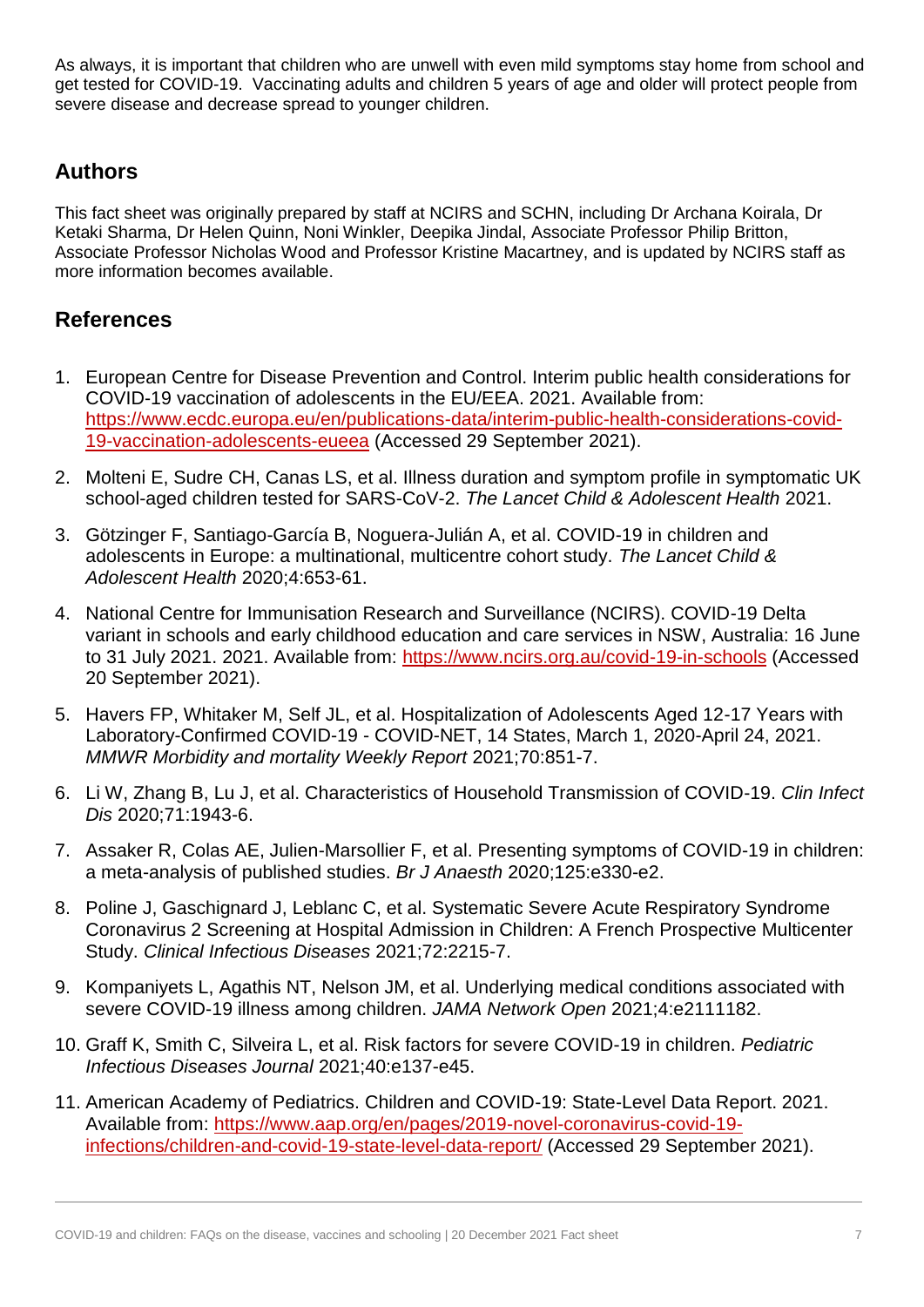- 12. Smith C, Odd D, Harwood R, et al. Deaths in Children and Young People in England Following SARS-CoV-2 Infection during the First Pandemic Year: A National Study Using Linked Mandatory Child Death Reporting Data. 2021. Available from: <https://www.researchsquare.com/article/rs-689684/v1> (Accessed 29 September 2021).
- 13. Shang M, Blanton L, Brammer L, Olsen SJ, Fry AM. Influenza-Associated Pediatric Deaths in the United States, 2010-2016. *Pediatrics* 2018;141.
- 14. Paul LA, Daneman N, Schwartz KL, et al. Association of Age and Pediatric Household Transmission of SARS-CoV-2 Infection. *JAMA Pediatr* 2021.
- 15. Sydney Children's Hospitals Network (SCHN). Caring for children with COVID-19. 2021. Available from: [https://www.schn.health.nsw.gov.au/news/articles/2021/08/caring-for-children](https://www.schn.health.nsw.gov.au/news/articles/2021/08/caring-for-children-with-covid-19)[with-covid-19](https://www.schn.health.nsw.gov.au/news/articles/2021/08/caring-for-children-with-covid-19) (Accessed 29 September 2021).
- 16. Radtke T, Ulyte A, Puhan MA, Kriemler S. Long-term Symptoms After SARS-CoV-2 Infection in Children and Adolescents. *Jama* 2021;326:869-71.
- 17. Australian Technical Advisory Group on Immunisation (ATAGI). COVID-19 vaccination ATAGI clinical guidance on COVID-19 vaccine in Australia in 2021. Canberra, Australia: Australian Government Department of Health; 2021. Available from: [https://www.health.gov.au/resources/publications/covid-19-vaccination-atagi-clinical-guidance](https://www.health.gov.au/resources/publications/covid-19-vaccination-atagi-clinical-guidance-on-covid-19-vaccine-in-australia-in-2021)[on-covid-19-vaccine-in-australia-in-2021](https://www.health.gov.au/resources/publications/covid-19-vaccination-atagi-clinical-guidance-on-covid-19-vaccine-in-australia-in-2021) (Accessed 29 September 2021).
- 18. Australian Technical Advisory Group on Immunisation (ATAGI). ATAGI recommendations on the use of the paediatric Pfizer COVID-19 vaccine in children aged 5 to 11 years in Australia. Canberra: Australian Government Department of Health; 2021. Available from: [https://www.health.gov.au/sites/default/files/documents/2021/12/atagi-recommendations-on](https://www.health.gov.au/sites/default/files/documents/2021/12/atagi-recommendations-on-pfizer-covid-19-vaccine-use-in-children-aged-5-to-11-years_0.pdf)[pfizer-covid-19-vaccine-use-in-children-aged-5-to-11-years\\_0.pdf](https://www.health.gov.au/sites/default/files/documents/2021/12/atagi-recommendations-on-pfizer-covid-19-vaccine-use-in-children-aged-5-to-11-years_0.pdf) (Accessed 20 December 2021).
- 19. Antonelli M, Penfold RS, Merino J, et al. Risk factors and disease profile of post-vaccination SARS-CoV-2 infection in UK users of the COVID Symptom Study app: a prospective, community-based, nested, case-control study. *Lancet Infectious Diseases* 2021.
- 20. SF Government. Updated data on COVID-19 cases among San Francisco children and in schools. 2021. Available from: [https://sf.gov/information/updated-data-covid-19-cases-among](https://sf.gov/information/updated-data-covid-19-cases-among-san-francisco-children-and-schools)[san-francisco-children-and-schools](https://sf.gov/information/updated-data-covid-19-cases-among-san-francisco-children-and-schools) (Accessed 29 September 2021).
- 21. Delahoy MJ, Ujamaa D, Whitaker M, et al. Hospitalizations Associated with COVID-19 Among Children and Adolescents - COVID-NET, 14 States, March 1, 2020-August 14, 2021. *MMWR Morbidity and mortality Weekly Report* 2021;70:1255-60.
- 22. Centers for Disease Control and Prevention (CDC). Delta variant: What we know about the science. 2021. Available from: [https://www.cdc.gov/coronavirus/2019-ncov/variants/delta](https://www.cdc.gov/coronavirus/2019-ncov/variants/delta-variant.html)[variant.html](https://www.cdc.gov/coronavirus/2019-ncov/variants/delta-variant.html) (Accessed 29 September 2021).
- 23. Pfizer. Pfizer and Biontech announce positive topline results from pivotal trial of COVID-19 vaccine in children 5 to 11 years. New York and Germany: 2021. Available from: [https://www.pfizer.com/news/press-release/press-release-detail/pfizer-and-biontech](https://www.pfizer.com/news/press-release/press-release-detail/pfizer-and-biontech-announce-positive-topline-results)[announce-positive-topline-results.](https://www.pfizer.com/news/press-release/press-release-detail/pfizer-and-biontech-announce-positive-topline-results)
- 24. Shimabukuro T. COVID-19 Vaccine safety updates, June 23, 2021. Vaccine Safety Team, CDC COVID-19 Vaccine Task Force,. Available from: [https://www.cdc.gov/vaccines/acip/meetings/downloads/slides-2021-06/03-COVID-](https://www.cdc.gov/vaccines/acip/meetings/downloads/slides-2021-06/03-COVID-Shimabukuro-508.pdf)[Shimabukuro-508.pdf](https://www.cdc.gov/vaccines/acip/meetings/downloads/slides-2021-06/03-COVID-Shimabukuro-508.pdf) (Accessed 29 September 2021).